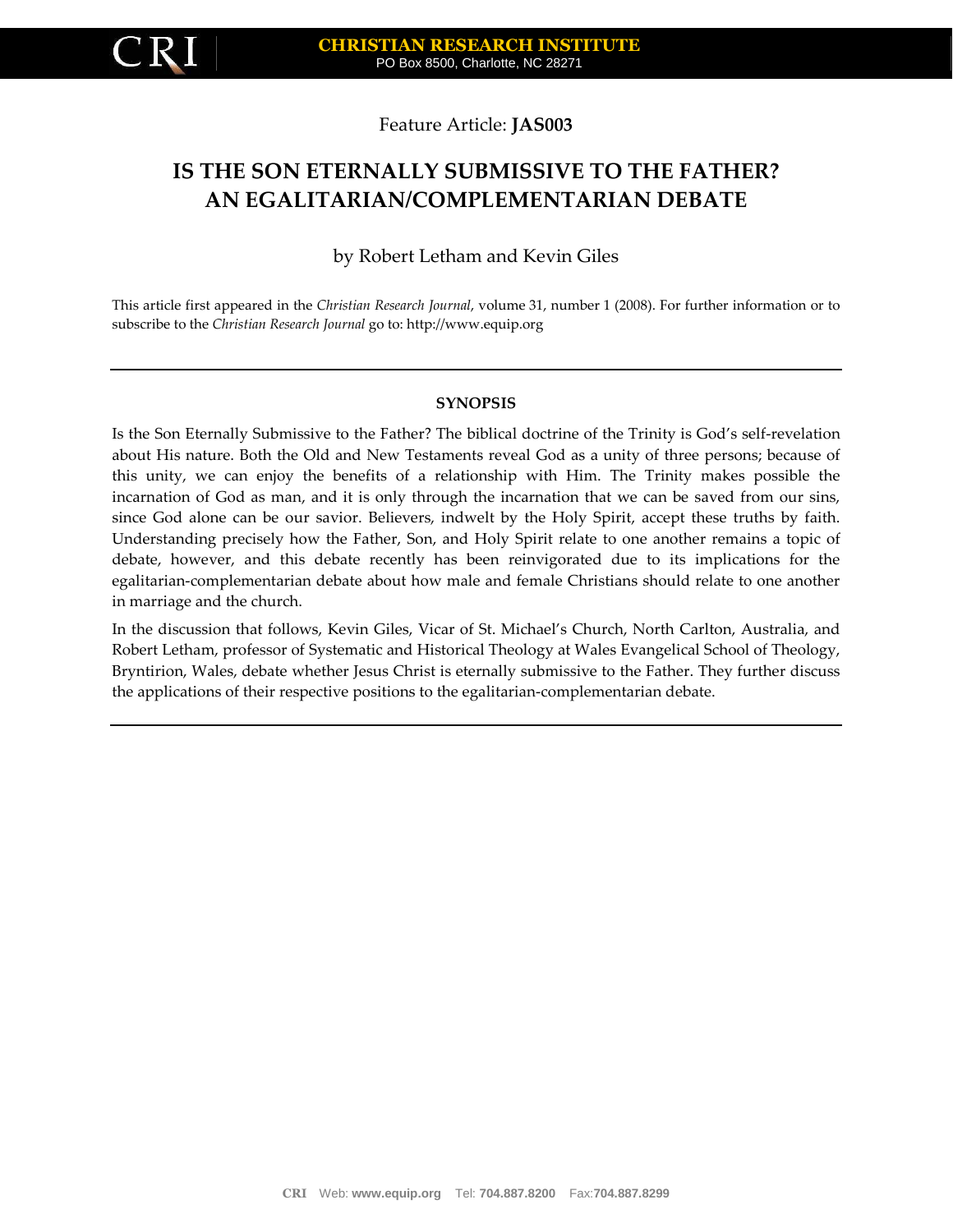# **DOES THE SON SUBMIT TO THE FATHER IN THE INDIVISIBLE UNITY OF THE TRINITY?**

# by Robert Letham

The fourth century Trinitarian controversy established the elements of Trinitarian doctrine, which are entailed in the Niceno-Constantinopolitan creed (381): (1) God is one indivisible being in three persons; (2) each of the three persons is the whole God, one in being, equal in power and glory; (3) the persons mutually indwell one another;<sup>1</sup> (4) while any act of God is particularly attributable to one Trinitarian person, all three work together indivisibly in all God's works, and, since will is a predicate of nature (thus Christ has two wills, a divine and a human), God has one indivisible will; and (5) there is an irreversible order between the persons—the Father sends the Son, the Father and the Son send the Holy Spirit; this order in relation to creation reflects an eternal order— the Father generates the Son and spirates (or breathes out) the Holy Spirit in the Son. Giles and I are in agreement on these cardinal points.

Four further ecumenical councils (Ephesus (431), Chalcedon (451), Constantinople II (553), and Constantinople III (680–681)) followed the resolution of the fourth-century crisis. Each recognized that the Son, sent by the Father, assumed into personal union a human nature, conceived by the Holy Spirit, that has no existence independently of this *hypostatic* union (i.e., the union of the divine and human natures in one Person). This personal union continues forever but does not exhaust who the Son eternally is, for He is and remains beyond the bounds of the assumed humanity.

#### **THE POINT UNDER DISCUSSION**

The prime question is whether the obedience rendered by the incarnate Christ reflects eternal realities in God. Giles denies it; I affirm it. Such an affirmation, however, needs careful qualification.

Giles denies a connection between the eternal Son and the obedience of Christ as *second Adam* on the following grounds. He maintains that the Son is eternally equal to the Father in power and authority, possessing the one identical divine will; that the obedience of Christ was as the second Adam, *as man*, for our salvation; and that once His saving work was done, He was exalted to the full exercise of omnipotence.

Others argue in varying ways that there is a connection—a congruity, as I prefer to call it—between the incarnate Son's obedience and the eternal Son's relation to the Father. I avoid talk of "subordination" since this conveys the heretical notion of gradations of deity. Since the Son is the whole God, and the will of God is indivisible, He is all that the Father is except for being the Father. Whatever the connection between His incarnate obedience and His eternal deity, I argue that His omnipotence is in no way abbreviated. The question at issue is the way He exercises His omnipotence; it concerns the relations between the persons.

Elsewhere I argue, following the orthodox *pro-Nicenes*, that the irreversible order of the persons in which the Father begets and sends the Son is not hierarchical but relational. As such, this order of persons does *not* refer to a difference of *rank*, *status*, or *being*, since all three persons are one identical being, equal in power and glory, but to "a fitting and suitable *disposition*" <sup>2</sup> between them. The Father's sending of the Son, who is the full transcript of deity (John 10:30), reflects their eternal relations in the indivisible unity of the trinity; God's self-revelation is utterly reliable. As English theologian John Owen (1616–1683) put it, "The Son receives all from the Father, and the Father nothing from the Son."<sup>3</sup>

Giles and I agree that to argue from human experience to God is wrong; the Arians claimed that since human sons begin to be when conceived, so the Son began to be. In contrast, to argue from God to human experience in this area is correct; the archetype is the relation between the Father and the Son. Since the fall, all human relationships are sullied by sin, human power tending toward oppression and corruption. This is not so with God.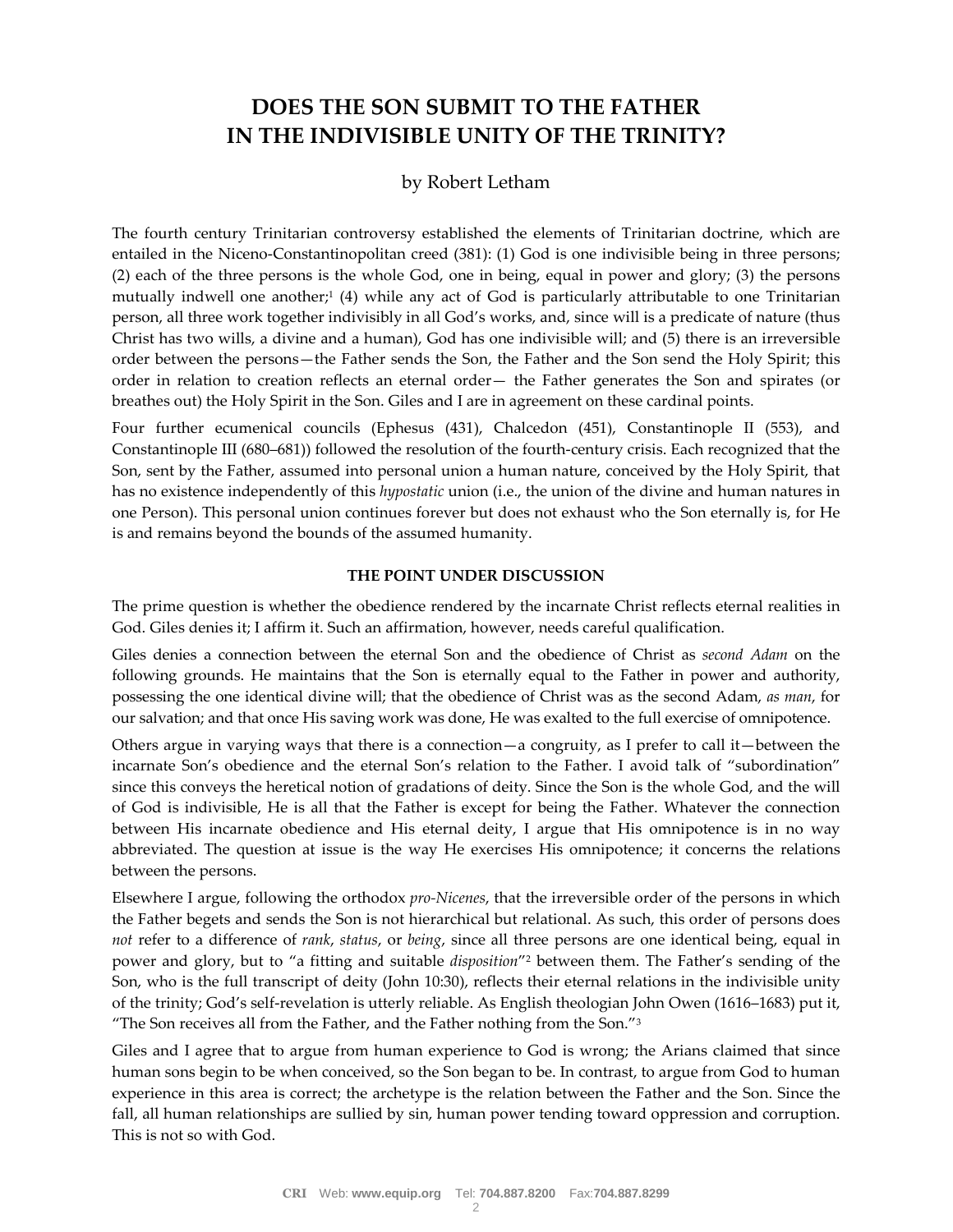#### **A FURTHER SERIES OF QUESTIONS TO ADDRESS**

Is obedience to God and dependence on Him something that defines humanity *qua* or as humanity? If so, would Christ not continue in His exaltation in a relation of dependence *qua* (in the capacity of) His assumed and glorified humanity?

On the other hand, is dependence and obedience required of humanity only from the fall to the eschaton (end of time)? If this were so, Christ's human obedience ended at the cross, and Adam would have been under no constraint to obey God before the fall, nor would we after our resurrection. Biblical evidence refutes this.

We conclude, then, that faithful dependence on God is a distinctive feature of what it means to be human. Lack of obedience dehumanized us after the fall. The obedient incarnate Christ was perfectly human. So shall we be in heaven—fully obedient, perfect in humanity. It follows that Christ's human obedience cannot be restricted to the time from conception to crucifixion. This requires compatibility and congruence between the eternal Son and His continuing humanity.

#### **The Three and the One**

Giles argues elsewhere that "the best of theologians" consistently have focused on the unity of God; undue attention to the personal relations is a departure from orthodox trinitarianism.

The unity and simplicity of God is, of course, axiomatic in both East and West. Giles, however, neglects the East, apart from a few who have recently interacted with the West, and downplays differences between the two. This is unfortunate, since Eastern doctrine is found in the seamless web of tradition the Bible, the writings of the fathers, and especially the liturgy. Byzantine or Eastern Orthodox theologian John Meyendorff points out that, in contrast to the West's dominant focus on the one divine essence, the East's Trinitarianism has been shaped by the three persons, with the Father as the source of the personal subsistence of the Son and the Holy Spirit.

In the classic Latin Trinitarian doctrine, "God is essentially one, except in the divine *Persons*, who are defined in terms of *relations*."<sup>4</sup> In Byzantine thought, however—to use an expression from Maximus the Confessor—"'God is identically monad and triad, and there is probably a tendency in both worship and philosophical formulations…to give a certain pre-eminence to personal diversity.' We meet the incarnate Logos and the Holy Spirit first as divine agents of salvation, and only then do we discover there to be essentially one God."<sup>5</sup>

Eastern Orthodox theologian Vladimir Lossky acknowledges that "'to confess the unity of the nature is to recognize the Father as unique Source of the persons who receive from Him this same nature' and that 'in insisting upon the monarchy of the Father…the eastern theologians were defending a conception of the Trinity which they considered to be more concrete, more personal, than that against which they contended.'"<sup>6</sup> Lossky strongly defends this emphasis from the charge of subordination, citing Gregory Nazianzen and Maximus the Confessor. There is no place in the East for a theology of the divine essence, he says.<sup>7</sup> That God is identically monad and triad saturates the liturgy, which is rooted in the fourth century.

In Reformed theology, John Owen also strongly emphasizes the three persons, most notably in *On* Communion with God,<sup>8</sup> expounding our communion with the Father, the Son, and the Holy Spirit respectively. So strongly does Owen focus on the three persons consecutively that he recognizes the danger of tritheism and assuages it. Reformed theologian B. B. Warfield noted the trend in Western Trinitarianism, in the works of John Calvin especially, to equalization of the persons.<sup>9</sup> Equalization is vital; homogenization is false.

#### **Reformed Theology and the Covenant of Redemption**

Since Reformed theologian Johannes Cocceius (1603–1669) propounded the idea of the *covenant of redemption*, much Reformed theology has argued that Christ's incarnate obedience reflects eternal relations. This idea holds that salvation rests on an intra-Trinitarian covenant, the Father stipulating that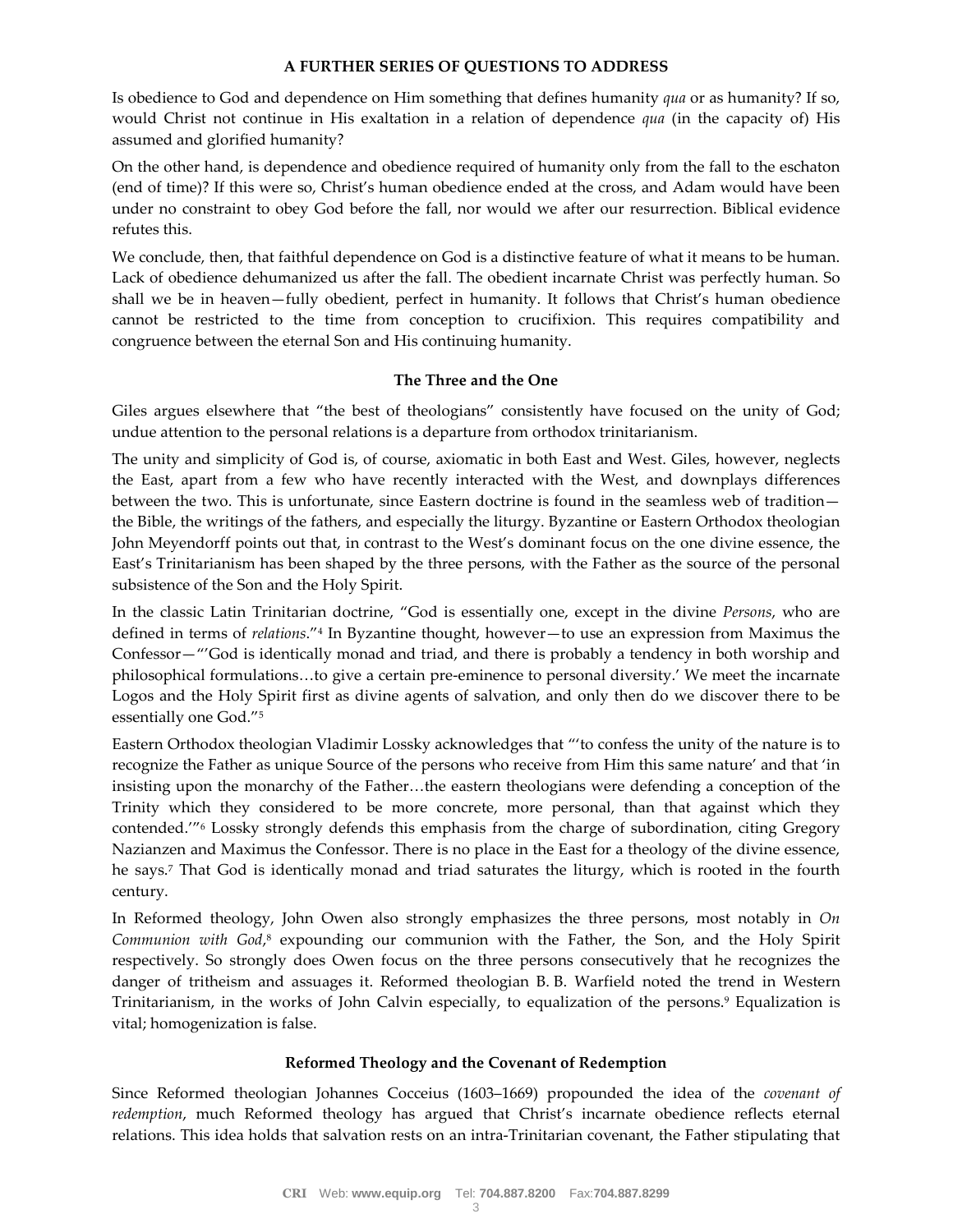the Son should take human nature, make atonement for sin, and promising rewards for the faithful discharge of these duties, and the Son accepting the covenantal terms. Of this covenant, both Owen and Francis Turretin (1623–1687), for example, were notable exponents.

With others, I have some reservations concerning this proposed covenant of redemption. It has not received confessional status; in Eastern terms, it is a *theologoumenon*—a theological opinion. It pictures the Trinity as a divine committee meeting that borders on tritheism: the Father leading, the Son simply responding to the Father, and the Holy Spirit absent. Certainly our salvation rests on the eternal intra-Trinitarian counsel; to describe it as a covenant, the three persons entering into judicial relations with one another, however, comes close to breaking the indivisible union. Despite the problems that such a description poses, it is difficult to make sense of the atonement without it. Those who claim that talk of the Son's submission to the Father in eternity has erupted as a reaction to feminism show a lack of historical awareness.

In my estimation, the best exponent of the covenant of redemption is Owen. The Father and the Son were distinct persons and their relations were federal (covenantal). Owen, on John 14:28 where Jesus said "My Father is greater than I," argues that "our Saviour speaks with respect unto the covenant engagement that was between the Father and himself as to the work which he had to do."<sup>10</sup> No more is intended than that the person of the Son is *of* the person of the Father.

"The will of the Father and the will of the Son concurred, seen in the authority of the Father in issuing commands to the Son as incarnate for the discharge of his work."<sup>11</sup> The will of the Son was distinct.<sup>12</sup> So the Father loved us and gave His Son to die for us; while the Son loved us and gave Himself for us, and washed us in His own blood. "*And whatever is expressed in the Scripture concerning the will of the human nature of Christ, as it was engaged in and bent upon its work, it is but a representation of the will of the Son of God when he engaged into this work from eternity*" (emphasis added).<sup>13</sup>

Owen recognizes the Trinitarian problem this creates. The will of God is one; how can the will of the Father and the will of the Son concur distinctly? Owen's answer is that the persons act reciprocally towards each other—they know and mutually love each other<sup>14</sup> and they act and will distinctly by virtue of their mutual in-being.<sup>15</sup> "The will of God as to the peculiar actings of the Father in this matter is the will of the Father, and the will of God with regard to the peculiar actings of the Son is the will of the Son; not by a distinction of sundry wills, but by the distinct application of the same will unto its *distinct acts* in the persons of the Father and the Son."<sup>16</sup> In this the covenant differs from a pure decree. The claim that Christ's human obedience is connected to, and congruous with, the eternal relations is no novelty.

#### **The Christological Question: Who Is Jesus Christ?**

The questions raised by the relation between the incarnate Christ and the eternal Son are clearly Christological as well as Trinitarian. The ecumenical councils Chalcedon, Constantinople II, and Constantinople III established that Jesus Christ is the eternal Logos, who has assumed and personalized a human nature. Two natures did not join together to form a composite person; rather, the Son added humanity permanently. Constantinople II recognized the dogma of *enhypostasia*, entailing no separate, independent existence for the assumed humanity; rather, the Son personalized it. The humanity of Christ is the humanity of the Logos. The famous Cyrilline phrase, "One of the trinity suffered according to the flesh" expresses it well. The Jesus Christ of the gospels is thus *personally* identical to the eternal Son and the post-resurrection Son. In effect, the Christology of the early church father Cyril of Alexandria (ca. 376– 444), seen especially in his *Quod unus sint Christus*, was canonized.<sup>17</sup> Every act of Christ's mediation is the act of the whole person.<sup>18</sup>

From this, I argue that the assumption of humanity was appropriate *to the Son*. If this were not so, a radical *Nestorian* chasm would exist between the person of the Son (for whom submission to the Father was alien) and the assumed humanity (in which obedience to God was rendered). If obedient assumed humanity is congruent with the Son Himself, it would seem that there is something about the Son that makes this congruence possible.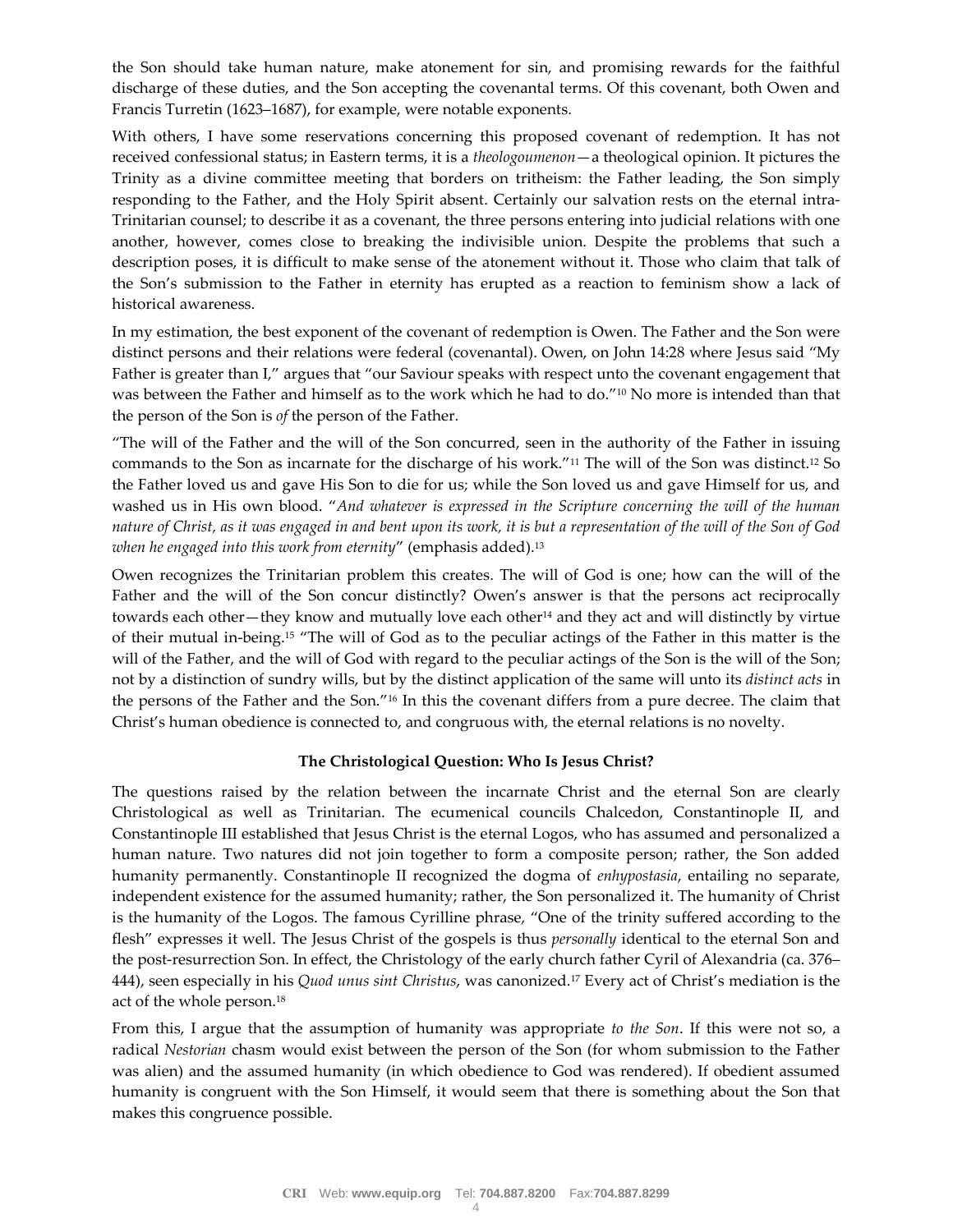#### **Philippians 2:5–11**

Giles's suggestions require the following Christological pattern. First, the Son is eternal God. Second, He became the obedient servant, set under the Father from conception to resurrection. Giles affirms Christ's continuing deity, but his distancing of the incarnate obedience from the eternal Son seems to require one of two things: either a strong element of *kenosis* (emptying) so that the eternal Son in key respects is not what once He was or, alternatively, Christ's humanity (and the obedience that goes with it) is held at arm's length, so that some sort of Nestorian separation between deity and humanity exists. Third, at the resurrection Christ returns to glory with dependence and obedience no longer relevant to His humanity. This appears to require an equally strong *kenosis* of humanity. There is a further possible explanation—that God decreed for redemptive purposes that the Son appear in a way different than He eternally is. That, however, would prove too much; it would cast a huge question over the reality of our knowledge of God.

I have suggested elsewhere that the passage contemplates the refusal of the Son to exploit His deity for His own advantage, not only in His incarnate lowliness, but in His determination to become incarnate in the first place. It reaches back into eternity to show us a glimpse of what God is like.

#### **MY SUGGESTION**

Instead of Giles's paradigm, I suggest the following. The Son is eternally God—yesterday, today and forever—and remains so. In the incarnation, He chose to lower Himself, adding human nature, in which He was obedient to the Father while simultaneously ruling the universe. From his resurrection, He was exalted to the right hand of the Father. As Christopher Wordsworth, Bishop of Lincoln (1807-1885), put it, "man with God is on the throne,"<sup>19</sup> while the distinction of deity and humanity is still preserved, and will be so forever.

This is the way the Son exercises His Lordship—not with the oppressive power of fallen man, but as a servant; He did not come to be served, but to serve (see Matt. 20:20–28). He acts freely, not under compulsion. This tells us something vital about the Son and about God Himself.

As the Son became incarnate and the Spirit came at Pentecost, the Father sending, so the indivisible omnipotence of God comes to expression in distinct ways. No better summary can be found than that of Giles: "It is godlike to gladly subordinate oneself for the good of another."<sup>20</sup>

#### **GLOSSARY**

**Arian:** The claim that the Son was created and so was not co-eternal or of the identical being with the Father.

**disposition:** An arrangement of some kind.

**federal:** From the Latin *foedus* (covenant), referring to an arrangement in the form of a covenant between two or more distinct parties.

**hypostatic union:** A term describing the result of the Son of God assuming into union a human nature conceived by the Holy Spirit.

**hypostatic:** Descriptive of something with a concrete existence, used in the doctrine of the trinity and Christology to refer to what are called "persons."

**kenosis:** The teaching that in the incarnation the Son divested Himself of some or all attributes of Deity.

**Nestorian:** The claim that the two natures of Christ were conjoined, rather like two pieces of plywood, rather than united in one person. If this were so there would have been no incarnation, only an indwelling.

**perichoresis:** The mutual indwelling of the persons of the trinity in the one being of God.

**pro-Nicenes:** Those who supported the Trinitarian settlement begun at Nicaea (325) and developed at Constantinople (381).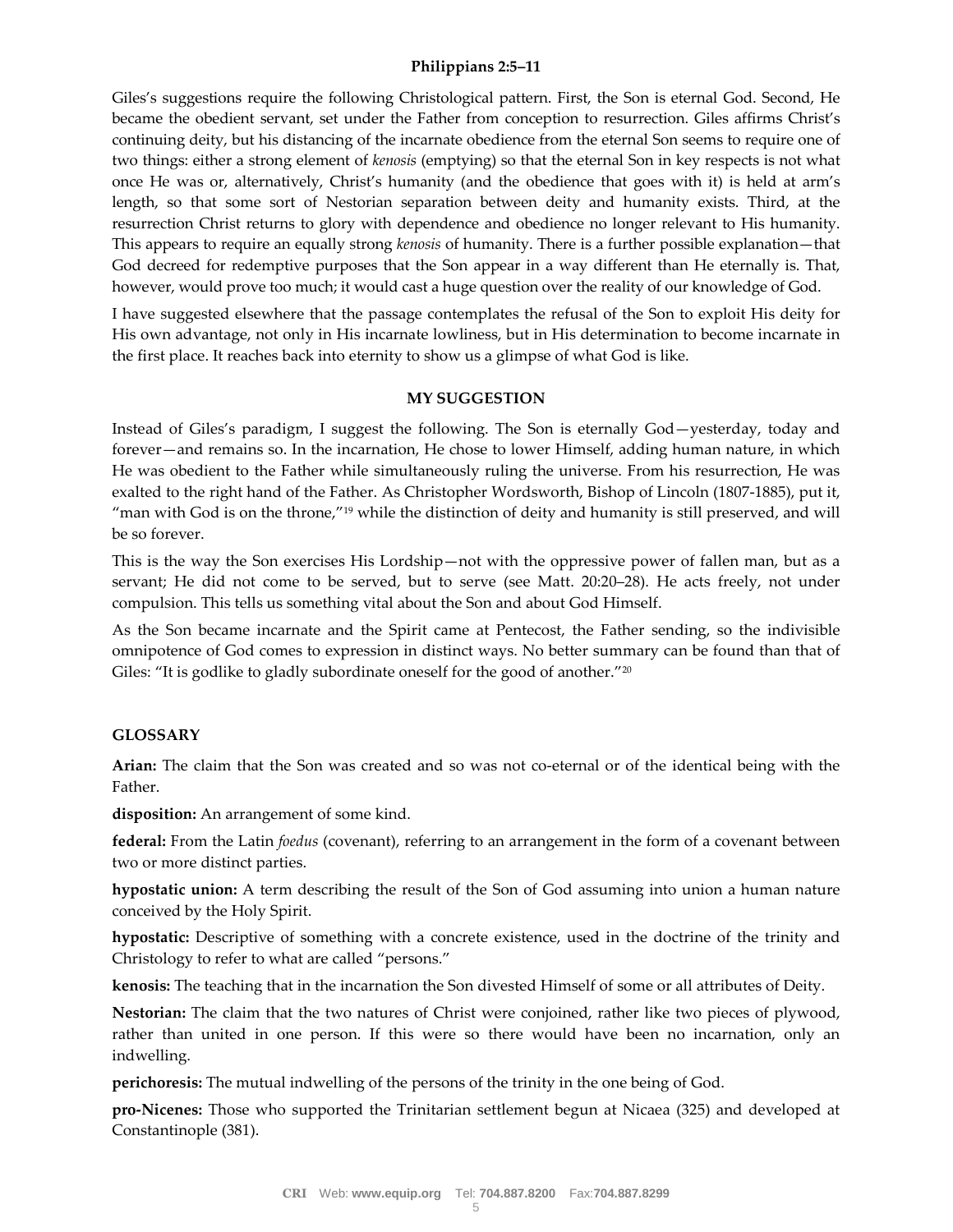**second Adam:** The NT teaching that the incarnate Christ took our place as man as head of his people. Adam had been the head of the human race and by his disobedience to God plunged the race into sin, death, and condemnation. Christ was made the head of a new humanity, lived in obedience to God, and suffered the penalty incurred by the sin of the first Adam. In doing so, He brings righteousness and life to all He represents.

#### **NOTES**

- 1. The term *perichoresis* (Greek, meaning "permeation without confusion") was applied to this idea by John of Damascus (675– 749), but the idea itself was proposed as early as the time of Athanasius, Bishop and patriarch of Alexandria (295–373).
- 2. G. W. H. Lampe (ed.), *A Patristic Greek Lexicon (*Oxford: Clarendon Press, 1961), 1372–1373.
- 3. W. H. Goold, ed., *The Works of John Owen* (London: Johnstone and Hunter, 1850–55), 1:71.
- 4. John Meyendorff, *Byzantine Theology: Historical Trends and Doctrinal Themes* (New York: Fordham University Press, 1979), 180– 84.
- 5. Ibid., 184.
- 6. Vladimir Lossky, *The Mystical Theology of the Eastern Church* (London: James Clarke and Co. Ltd, 1957), 59–65.
- 7. Ibid., 59–65.
- 8. Gould, 2:8–9.
- *9.* Benjamin Breckinridge Warfield, *Biblical and Theological Studies* (Philadelphia: Presbyterian and Reformed, repr., 1952), 52–59.
- 10. Owen, 19:84–5.
- 11. Ibid., 19:86.
- 12. Cf., Augustine, *De Trinitate,* 4:20:27; *PL* 42:862–63.
- 13. Owen, *Works*, 19:87.
- 14. Ibid.
- 15. Ibid., 19:88.
- 16. Ibid. The Christian church, in both east and west, maintains that God has one indivisible will, and—according to Constantinople III—that Christ has two wills (since if he did not have a human will he could not be said to have a full humanity).
- 17. J. A. McGuckin, *St. Cyril of Alexandria: On the Unity of Christ* (Crestwood, NY: St. Vladmir's Seminary Press, 1995); J. A. McGuckin, *St. Cyril of Alexandria and the Christological Controversy: Its History, Theology, and Texts* (Crestwood, NY: St. Vladimir's Seminary Press, 2004); T. G. Weinandy, O.F.M., Cap, "Cyril and the Mystery of the Incarnation," *The Theology of St. Cyril of Alexandria: A Critical Appreciation* (T. G. Weinandy; London: T. and T. Clark, 2003), 23–54.
- 18. Owen, *Works*, 1:234.
- 19. In his hymn, "See the Conqueror Mounts in Triumph."
- 20. Kevin Giles, The Trinity and Subordinationism: The Doctrine of God and the Contemporary Gender Debate (Downers Grove, IL: InterVarsity Press, 2002), 31.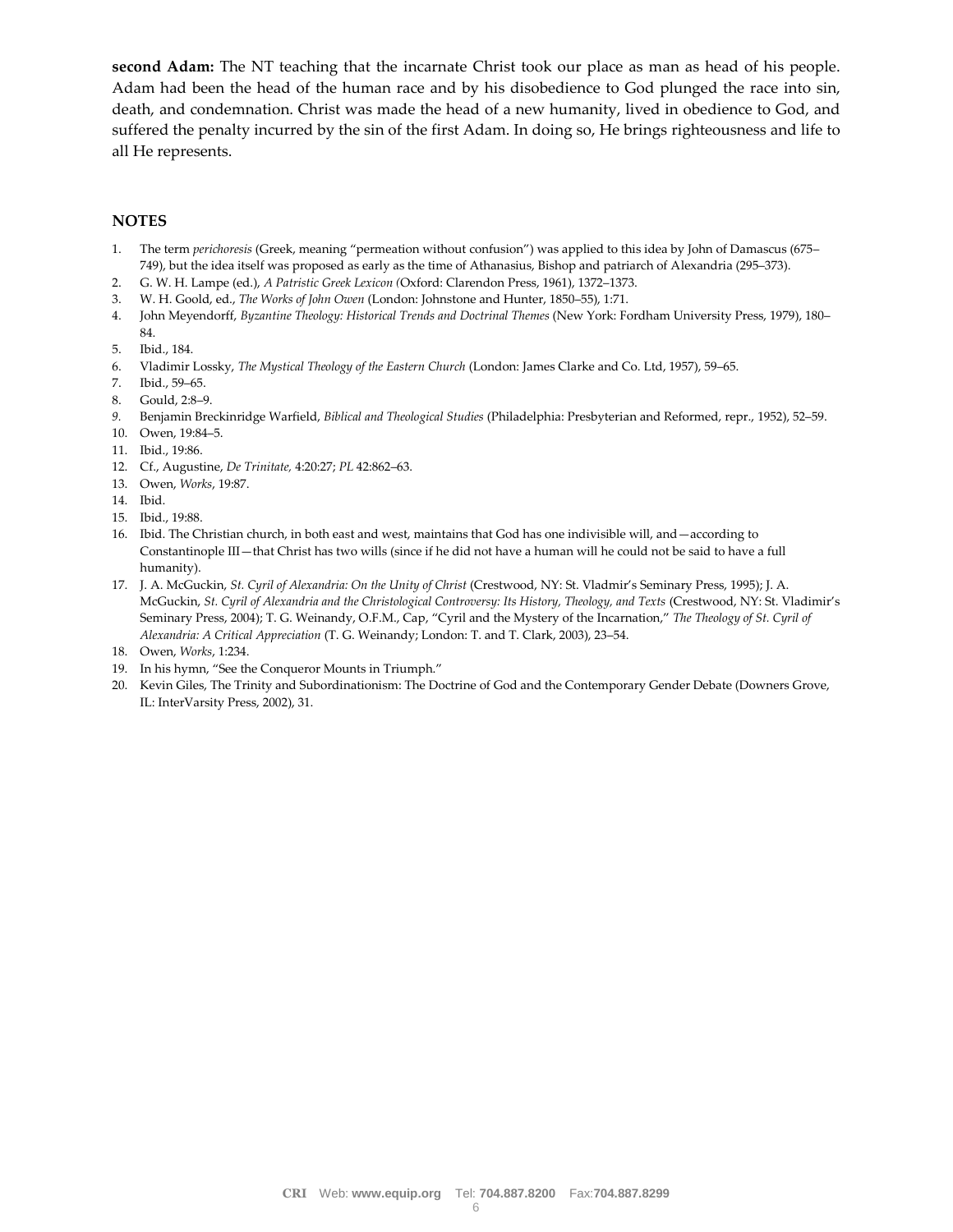# **THE SON OF GOD IS NOT ETERNALLY INFERIOR, SUBORDINATE, OR SUBMISSIVE**

# by Kevin Giles

From the time of Bishop Athanasius, early in the fourth century, Philippians 2:4–11 has been recognized as the interpretative key to understanding the person of Christ. This text gives a "double account" of Jesus Christ, one as equal to God when in heaven and one as subordinated to God while on earth. Paul tells us that the Son of God, who had "equality" with the Father, gladly stepped down from heaven, took the form of a servant, and went to the cross for our salvation (Phil. 2:6–8). In reciprocal response the Father exalted Him in the resurrection to reign as Lord (Phil. 2:9–11)—equal God in all power and majesty. In taking human flesh the Son freely chose to be subordinated and humiliated.

Many texts, especially in the *synoptic* Gospels, indicate what this involved. The New Testament nevertheless makes it plain that Jesus was forever God in all power and majesty. Jesus thus is called God (John 1:1; 20:28; Rom. 9:5; Heb. 1:8, etc.) and confessed more than two-hundred times as "Lord," Yahweh's own name.

On this basis, orthodoxy consistently has taught the *temporal* and *voluntary* subordination of the Son in the incarnation and completely has rejected the *eternal* subordination of the Son in nature and/or authority the heresy of "subordinationism." The Athanasian Creed, the standard for Trinitarian orthodoxy for Western Christians for fifteen-hundred years, thus insists that the Son of God, like the Father, is "almighty" and "Lord," the three "persons" are "coequal," and "none is before or after, greater or lesser." Virtually all of the Reformation and post-Reformation Protestant confessions speak similarly of the Son as *one in being* and *one in power* with the Father and the Holy Spirit.

It is thus surprising to find many of the most widely respected conservative evangelical theologians today arguing adamantly that the Son of God is *eternally* subordinated to the Father in function and authority, and sometimes admitting openly that this has *ontological* implications, as it clearly does. Let me explain. If the Son's subordination in function and authority defines His nature, that is, what intrinsically differentiates Him from the Father, and if this subordination is eternal, then it speaks of who He is: His unchanging *being.*

#### **THE "CHAIN OF SUBORDINATION"**

The originator of the contemporary expression of *subordinationism* that has now engulfed the conservative evangelical world like a raging fire is George Knight, III. In his highly influential book *New Testament Teaching on the Role Relationship of Men and Women*, <sup>1</sup> he developed the novel argument that just as women are *permanently* subordinated in role to the authority of their husbands in the home and to that of male leaders in the church, so the Son of God is *eternally* subordinated in role to the authority of the Father. He thus speaks of a "chain of subordination"<sup>2</sup> in the Trinity, adding that the Son's subordination in role has "certain ontological aspects."<sup>3</sup> Before this time, to my knowledge, no one had ever spoken of subordination in role for women or for the Son of God, and no one had developed the idea that somehow the doctrine of the Trinity justified and explained the subordination of women.

This new teaching on the Trinity came to full fruition in 1994 with the publication of Wayne Grudem's *Systematic Theology: An Introduction to Biblical Doctrine*. <sup>4</sup> The impact of this book on evangelicals cannot be overestimated. It is one of the most widely used theology texts in evangelical seminaries. He is emphatic that the *eternal subordination* of the Son in authority stands at the heart of the orthodox doctrine of the Trinity. For Grudem, the Father has "the role of commanding, directing, and sending," and the Son has the role of "obeying, going as the Father sends, and revealing God to us."<sup>5</sup> For him differing *authority* is what distinguishes the Father from the Son. He writes, "Authority and submission between the Father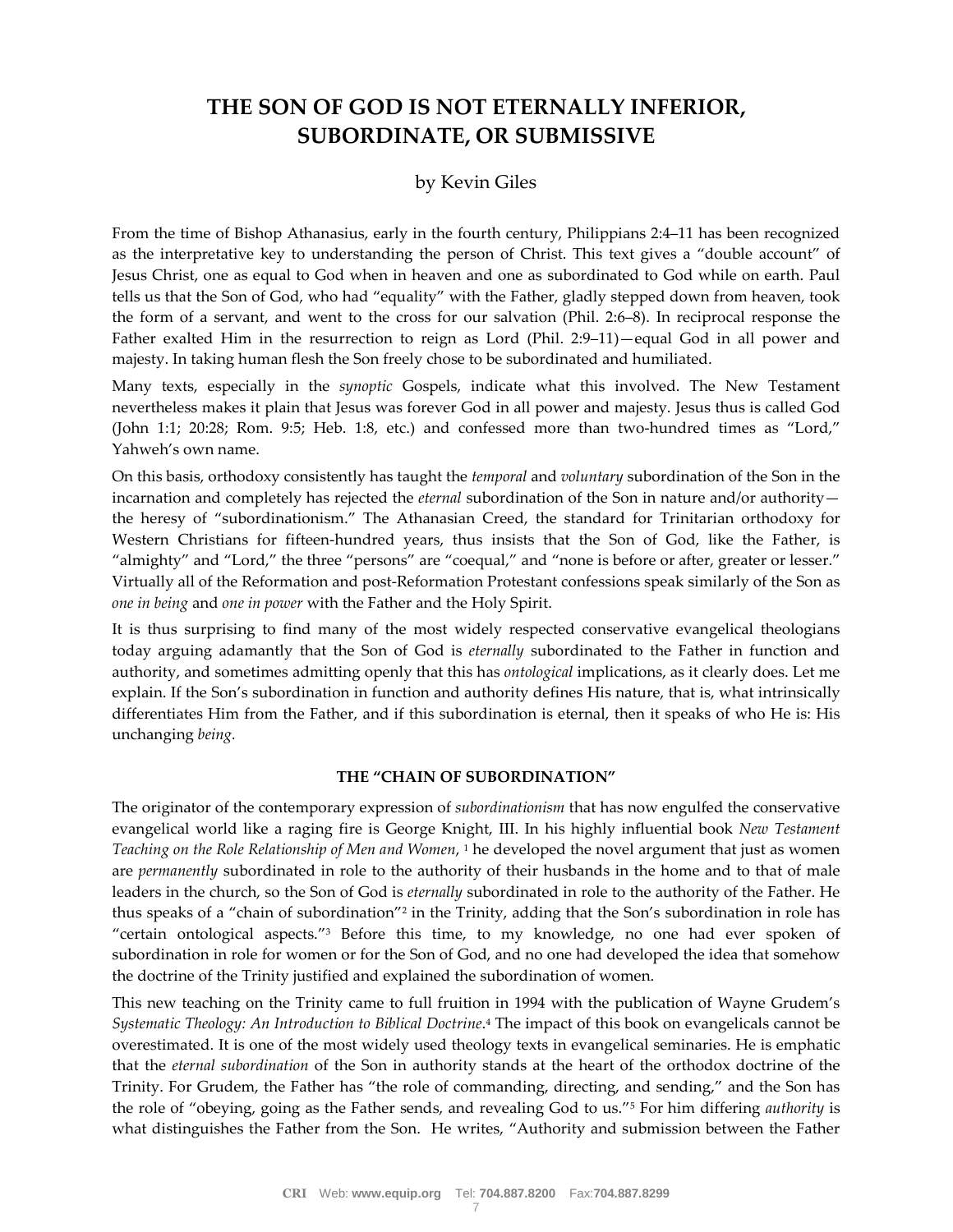and the Son…and the Holy Spirit, *is the fundamental difference* between the persons of the Trinity."<sup>6</sup> "If we did not have such differences *in authority* in the relationships among the members of the Trinity, then we would not know of any differences at all."<sup>7</sup>

Grudem's *Systematic Theology* is the first systematic theology text to advocate the eternal subordination of the Son. Bruce Ware's book, *Father, Son and Holy Spirit*, 8 is the first full-length study on the Trinity to develop this doctrine. He argues that the eternal subordination of the Son in authority to the Father "marks the *very nature* of the eternal *Being* of the one who is three. In this authority-submission structure, the three Persons understand the rightful place each has. The Father possesses the place of supreme authority…the Son submits to the Father"<sup>9</sup> (emphasis added). Ware thus concludes that a "hierarchical structure of authority exists in the eternal Godhead."<sup>10</sup>

#### **LETHAM'S CONTRIBUTION**

I could go on giving examples of this distinctive and novel doctrine of the Trinity, which are found only in post 1970s conservative evangelical and Reformed literature, but length restrictions for this essay do not permit. I instead want to move directly to the 551-page book by Robert Letham, *The Holy Trinity in Scripture, History, Theology, and Worship,*<sup>11</sup> in which he paradoxically both denies and affirms this doctrine. Letham stands out from all others who have written in support of this doctrine. He has read and mastered Athanasius, the Cappadocian Fathers, Augustine, Calvin, Barth, and Eastern Orthodox theologians such as Bulgakov and Lossky, among others. I found very little that I would want to differ with him in his chapters dealing with these important theologians. He often warmly endorses contributions that exclude subordinationism,<sup>12</sup> and more than once warns against the tendency in Eastern Orthodoxy to slip into subordinationism.<sup>13</sup>

#### **"The Vital Parameters"**

To conclude his book Letham has a final section entitled "Critical Issues." Here he gives firstly what he believes are "the vital parameters" of the orthodox doctrine of the Trinity. The three persons are one and yet eternally differentiated as Father, Son, and Spirit; they are one in being—"there are no gradations of deity"; they interpenetrate one another and work inseparably, and "there is an order among the persons," understood as an "appropriate disposition."<sup>14</sup> What is missing is the affirmation that the three divine persons are indivisible in power and authority, a fundamental element in the historic doctrine of the Trinity, mentioned in every important Reformation and post-Reformation confession; because the divine three are one in being, they are one in power.

#### **On the Subordering of the Son**

Having noted this glaring omission in Letham's summary of the key elements in the orthodox doctrine of the Trinity, we are prepared for what is to follow. In pages 389–404, in direct opposition to what he has argued previously, he introduces the novel contemporary evangelical doctrine of the subordering of the Son in authority. Letham agrees with me that to speak of "the eternal subordination of the Son is outside the boundaries of the tradition."<sup>15</sup> He tells us, instead, that he teaches "the submission of the Son eternally."<sup>16</sup> How this differs from "the eternal subordination of the Son" completely escapes me. If the Son *is*, and cannot be other than, the eternally submissive Son, surely He *is* the eternally subordinated Son. His person is defined by His unchanging and unchangeable subordering under the Father. If this is the case, then does it not imply ontological subordinationism?

We must ask, furthermore, is it legitimate to take the biblical Greek word *hypotasso*, which, according to the lexicons, means to stand under or be subordinate, and conveniently translate it as "subordinate" when used of women, but as "submissive" when used of the Son?

To argue for a coequal Trinity as others and I do, Letham holds, leads to "a thoroughgoing homogenization of the [divine] persons in fully mutual relations."<sup>17</sup> This then becomes a way "ontologically" to underpin "complete reciprocity between male and female in human society."<sup>18</sup> I take it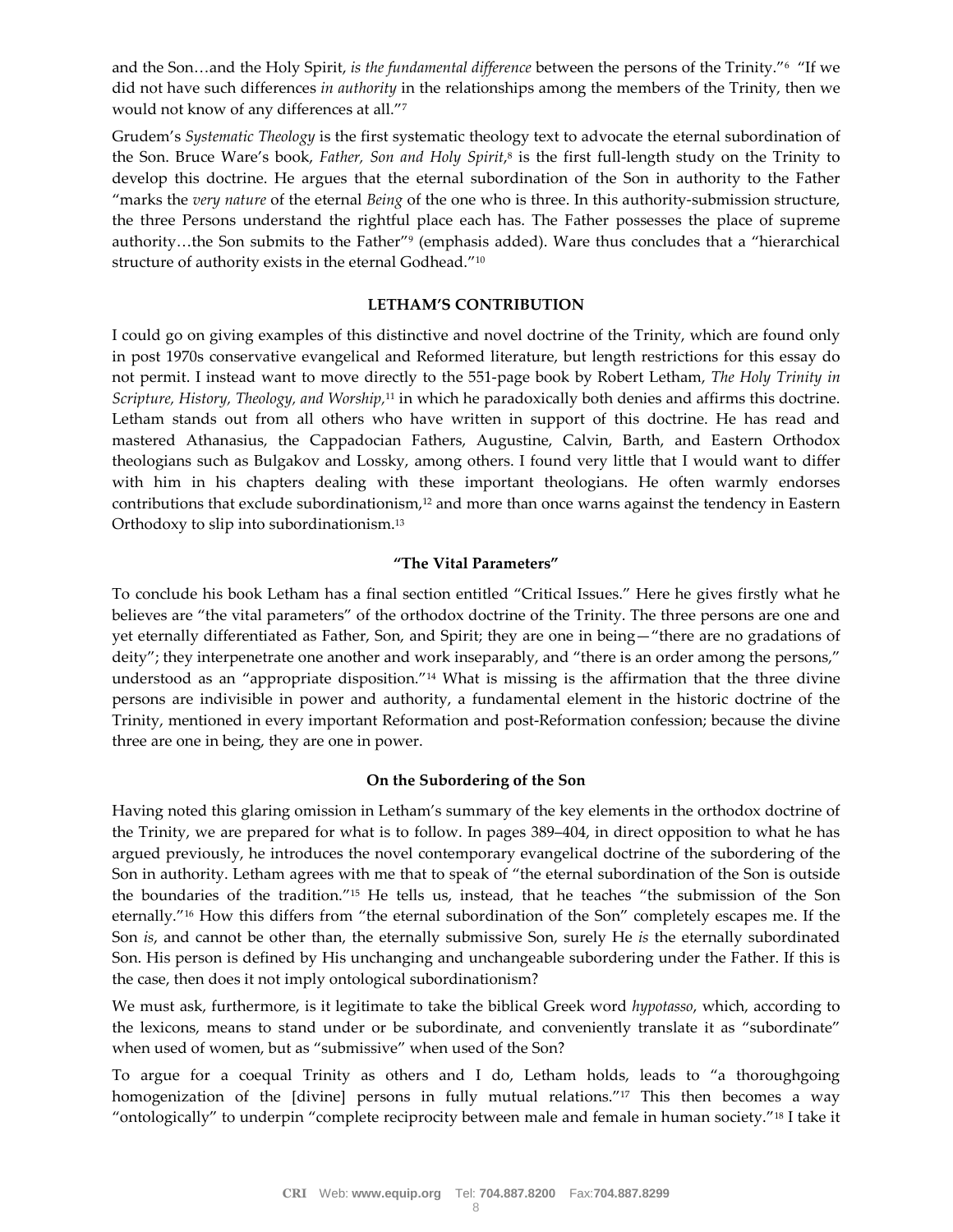Letham believes the reverse is also true. An argument for the eternal subordering of the Son gives an "ontological" basis for men ruling over women in perpetuity. This is his agenda. His claim that *egalitarians* deny or undermine male/female differentiation is simply rhetorical polemic. Absolutely no one, as far as I can see, denies male/female differentiation, and definitely no evangelical or reformed Christian does this.

What evangelical egalitarians deny is that the Bible makes the God-given ideal the permanent subordination of women. We evangelical egalitarians affirm gladly and boldly that God has made us men and women and that the sexes complement one another. *Vive la différence*.

Letham is aware that he is treading on dangerous ground in advocating *the eternal submission of the Son* and so he "emphatically" asserts that he is not speaking "of 'command structures,' 'hierarchy,' and 'bossservant relationships,"<sup>19</sup> and that he is definitely not suggesting that the Son is "inferior" to the Father.<sup>20</sup> Having said these things, however, he then goes on to argue dogmatically for "the submission of the Son eternally."<sup>21</sup> He says that "the Son submits in eternity to the Father,"<sup>22</sup> that "being God he serves the Father,"<sup>23</sup> that the obedience the Son renders to the Father is "unconditional obedience,"<sup>24</sup> and that "his human obedience reflects his divine submission."<sup>25</sup> On this last matter he adds, "It is impossible to separate the human obedience of Christ from who he is."<sup>26</sup> I take this to mean that it is impossible to separate His obedience from "His being," and that we are to believe that the Son is not just temporally obedient and submissive to the Father as the incarnate Christ, as the doctrinal tradition Letham previously has outlined teaches. Christ *is* the eternally submissive and obedient Son who is forever set under the Father's authority. His submission and obedience define His nature. If this is the case, then surely this implies ontological subordination and inviolable hierarchical ordering. Letham offers four arguments in support of his doctrine of the "the submission of the Son *eternally*," which I will now examine.

#### **On Barth's Christology**

First, Letham appeals to the great Swiss theologian Karl Barth. It is true that Barth speaks of the eternal submission and obedience of the Son, but always dialectically and always when he is speaking of the Son as God identified with man for all eternity. The Son of God for Barth is eternally at one and the same time *both* the sovereign electing God and the elect man called to obedience, *both* Lord and servant. This dialectic, foundational to Barth's Christology, Letham misses completely.

What is more, in Barth's theology, while the Father is not the Son and vice versa, the Son is not other than the Father. The humiliation of the Son is part of the revelation of the Father. In the Son we see that the Father gladly stoops to save. The Father and the Son are never divided or separated. What is most worrying is that Letham's appeal to Barth to support the eternal submission of the Son without qualification contradicts his own extended exposition of Barth's doctrine of the Trinity given earlier in his book.<sup>27</sup> Here Letham notes that Barth stresses divine unity, a stress that excludes absolutely dividing the Father and the Son in authority, or in any other way.

#### **On Christ's Nature**

Second, Letham argues that the human nature of Christ demands His eternal submission. He reasons that if Christ was subordinated in taking flesh to become man, as all agree, He must be subordinated eternally because He continues in a hypostatic union to be God and man. In this argument Letham fails to make the theologically important distinction between the subordinate, suffering, and humiliated incarnate Son on earth and the exalted, glorified, and triumphant Son now reigning as Lord. This contrast between the two epochs in the ministry of the one Christ is a fundamental of orthodox Christology, possibly most helpfully developed in the Reformed distinction between Christ's "state of humiliation" in the incarnation on earth and "His state of exaltation" in heaven as the reigning Lord of the universe.

What this distinction makes clear is that in returning to heaven as God and man, the Son's divine nature was not subordinated in any way because of His human nature; rather His human nature was exalted so that as God and man the Son could rule as omnipotent God. The united voice of the New Testament states that after His resurrection and exaltation, the Son is no longer the "submissive Son," the second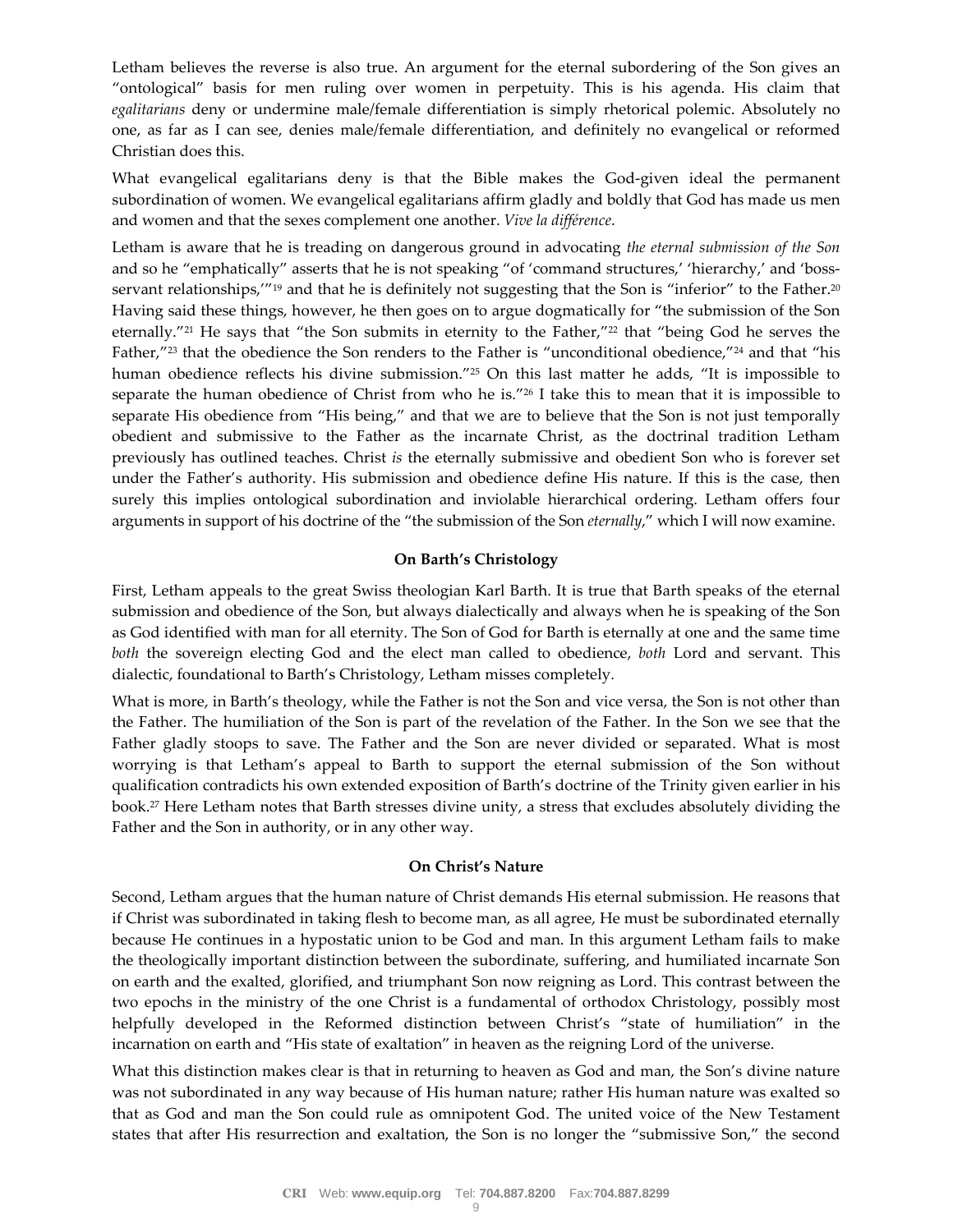Adam, who obeys the Father to win our salvation, but the Lord and head of the universe. Letham seems to miss this idea completely in this unfortunate digression in his book.

#### **On Eastern Orthodox Theology**

Third, Letham appeals to Eastern Orthodox theologians in support of his doctrine of the "the submission of the Son *eternally*."<sup>28</sup> This is a surprising move because Letham repeatedly warns of the subordinationistic tendency in Eastern trinitarianism.<sup>29</sup> His appeal to Bulgakov at this point is most surprising. It seems to contradict his warnings about Bulgakov's theology. Letham says that Bulgakov builds his doctrine of the Trinity on "human experience," embraces "panentheism," and has been censured by his own church for "infusing masculine and feminine elements into the members of the Trinity."<sup>30</sup>

## **On Scriptural Support**

Fourth, Letham asks whether there is anything in Scripture that would support his novel doctrine of "the submission of the Son eternally," and honestly admits, "there is very little."<sup>31</sup> The only two texts he quotes in support, Philippians 2:5ff and Hebrews 5:4–5, count against his thesis. These texts indicate that the Son is subordinated, or *submissive*, to the Father only in His incarnate existence: "in the days of his flesh" (Heb. 4:7), as the second Adam who wins our salvation by His obedience (c.f. Rom. 5:12–21). What Scripture actually teaches and emphasizes is the present Lordship of Christ. He reigns in all power, majesty, and glory.

How what Letham teaches in these few pages significantly differs from what Grudem and other conservative evangelicals are teaching completely escapes me. Letham avoids the confusing and confused use of the words "function" and "role" but he still eternally suborders the Son to the Father in authority. What he first repeatedly denies in his coverage of the Bible and the historical sources, namely the eternal subordering of the Son, he then unambiguously affirms in the final section of his book. The Son is *eternally* set under the Father's authority as women are *permanently* set under the authority of men in the church and the home. Women's subordination, he would have us believe, is grounded "ontologically" in a hierarchically ordered Trinity where the Father eternally rules and the Son eternally obeys.

## **On the Permanent Subordination of Women**

This observation leads me lastly to point out that what is common to all those who advocate the eternal subordination or submission of the Son is a commitment to the permanent subordination of women. The doctrine of an eternally subordered Son is introduced to give the weightiest foundation possible for the permanent subordering of women.

As no one in the contemporary scene other than conservative evangelical and Reformed Christians who are committed to the permanent subordination of women teach this novel doctrine, we must ask, is the tail wagging the dog? Scripture teaches the unqualified Lordship of Christ and the coequality of the Trinity (see Matt. 28:19; 1 Cor. 13:13), but has the "women question" led theologically and politically conservative Protestants to deny the unqualified Lordship of Christ and thus undermine the doctrine of coequality in the Trinity?

## **GLOSSARY**

**Cappadocian Fathers:** This title refers to three learned supporters of the Nicene creed who lived in Cappadocia—central Turkey today: Basil (330–97), his brother Gregory of Nyssa (d. 394), and their friend, Gregory of Nazianzus (329–90).

**egalitarian:** Someone who believes in the equal dignity, worth and leadership potential of both sexes while not denying that God made us men and women.

**modalism:** The error of denying that the Father, Son and Spirit are eternally and indelibly differentiated yet one in being. Modalism teaches that there is one God who reveals himself in three modes.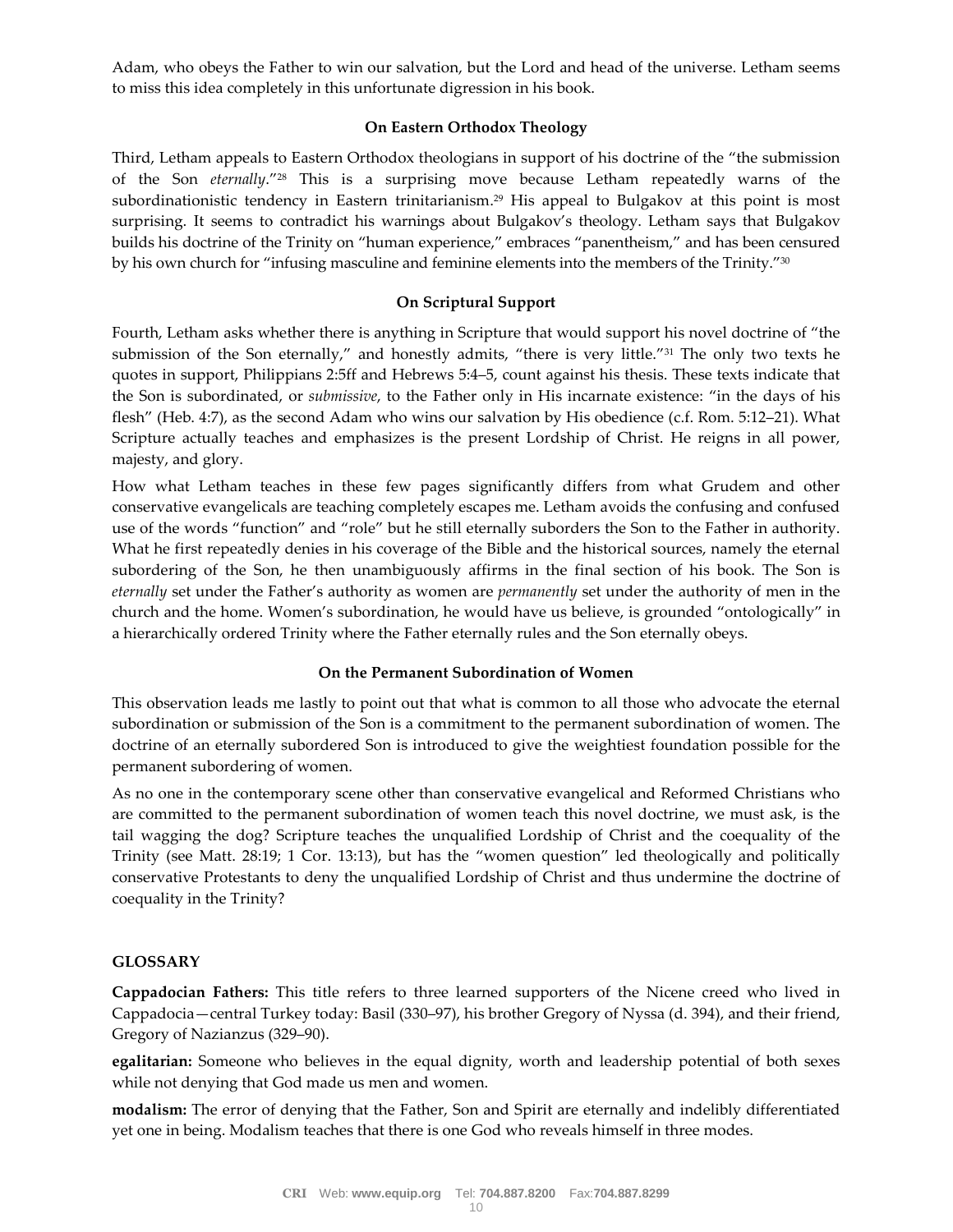**Neo-Arian:** This title refers to the Cappadocian fathers opponents who eternally subordinated the Son in being and authority. On this basic matter they agree with Arius who died in 336 but their theology was more developed and differed from Arius on other important matters. They may be described as the second generation radical Arians, or teachers of subordinationism.

**ontological:** This word transliterates the Greek word for "being." The being of something or someone is what makes something or someone what they are.

**panentheism:** The view that while God and his creation are not to be identified, God is in creation and creation is in God.

**subordering:** The word "order" alludes to the relationship between things or people. It can be horizontal, vertical, circular, temporal, etc. To sub-order means to place under.

**subordinationism:** The teaching that the Son of God is *eternally* subordinated to the Father in being, function, or authority.

**synoptic:** "Seen together." A term to designate the first three Gospels.

#### **NOTES**

- 1. George Knight, III, *New Testament Teaching on the Role Relationship of Men and Women* (Grand Rapids: Baker, 1977).
- 2. Ibid., 33.
- 3. Ibid., 56.
- 4. Wayne Grudem, *Systematic Theology: An Introduction to Biblical Doctrine* (Grand Rapids: Zondervan, 1995).
- 5. Ibid*.*, 250.
- 6. Wayne Grudem, ed., *Biblical Foundations for Manhood and Womanhood* (Wheaton, IL: Crossway, 2002), 31.
- 7. Wayne Grudem, *Evangelical Feminism and Biblical Truth* (Sisters, OR: Multnomah, 2004), 433*.*
- 8. Bruce Ware, *Father, Son and Holy Spirit* (Wheaton, IL: Crossway, 2005), 21.
- 9. Ibid*.*, 21. The terms "very nature" and "Being" speak of ontology, the Son's being, essence, and/or nature.
- 10. Ibid.
- 11. Robert Letham, *The Holy Trinity in Scripture, History, Theology, and Worship* (Phillipsburg, NJ: P and R, 2004).
- 12. Letham, cf. 176–77, 199, 370.
- 13. Ibid., 3, 377.
- 14. Ibid., 382–83.
- 15. Ibid., 490, 399.
- 16. Ibid., 398.
- 17. Ibid., 392.
- 18. Ibid.
- 19. Ibid., 398.
- 20. Ibid., 399.
- 21. Ibid., 398.
- 22. Ibid.
- 23. Ibid., 402.
- 24. Ibid., 401.
- 25. Ibid., 403.
- 26. Ibid., 396.
- 27. Ibid., 271–90.
- 28. Letham, 396 (appeal to Bulgakov), 400–01 (appeal to Bobrinskoy), and 251 (appeal to Meyendorff).
- 29. Letham, 3, 377.
- 30. Ibid., 338.
- 31. Ibid., 403.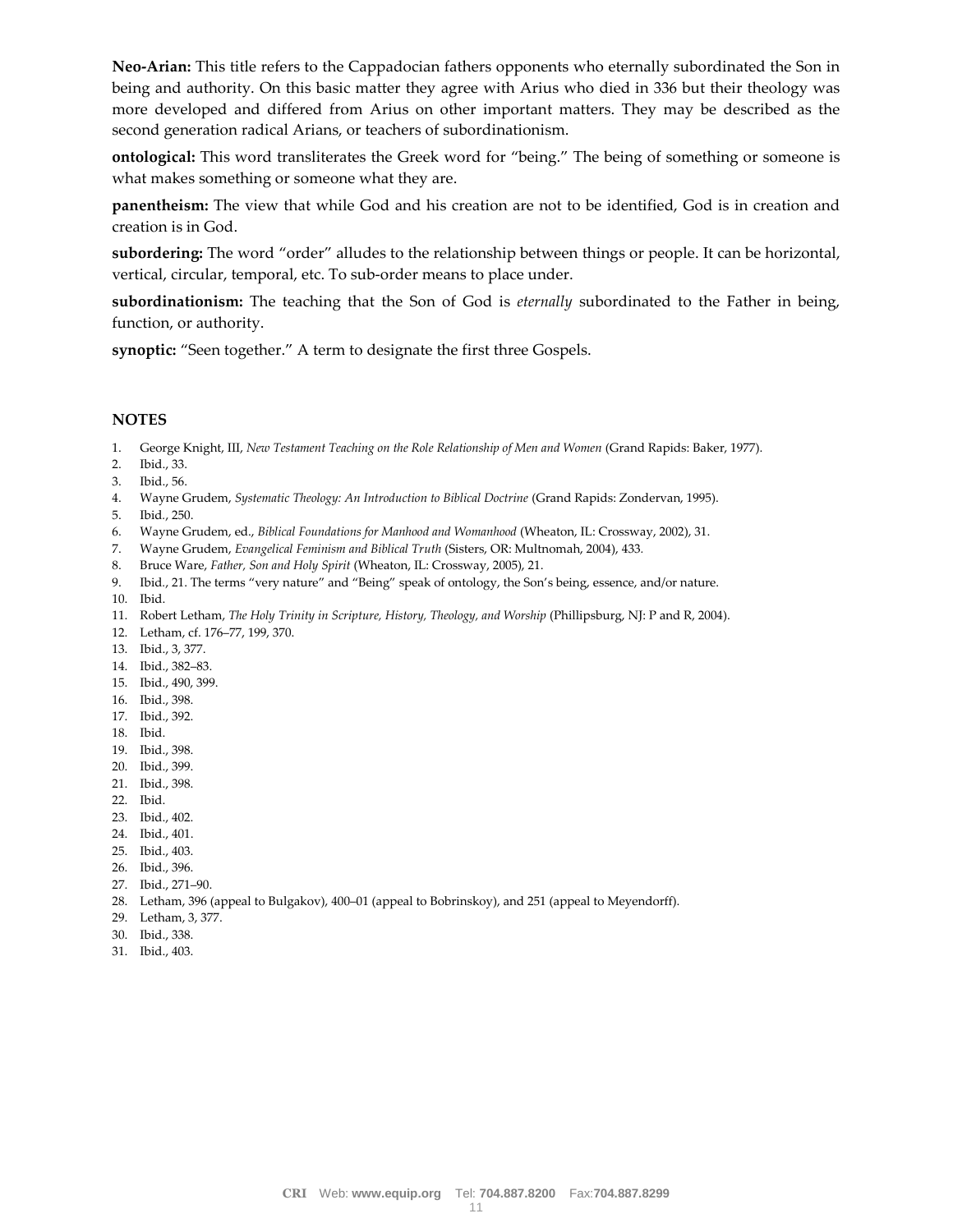# **THREE AREAS OF CONCERN: A Response to Kevin Giles**

I have three areas of concern with Giles's position. These involve misunderstanding, misrepresentation, and a misapplication of terms.

**First Concern: For a Co-Equal Trinity.** Giles misunderstands what I wrote in my book. He suggests that what is missing "is the affirmation that the divine three are indivisible in power and authority." He alleges that because these precise words are not there in that section, I therefore maintain the opposite and teach that the Son is a member of a hierarchy, less God than the Father. The logic behind this simply does not follow.

What Giles ignores is that on these same pages I state, "Each person [of the Trinity] is the whole God. The three together are not more God than any one by himself…no one person is of higher or lesser status than any other. There are no gradations of deity. Thus, all three together are worshiped." Moreover, earlier I present extensive and overwhelming biblical evidence for the full and absolute deity of Christ, the Son. This entails omnipotence—as it does omniscience and omnipresence. Giles asserts that he and others "argue for a co-equal Trinity," implying that I do not. He should read more carefully.

**Second Concern: Unwarranted Inferences.** This concern is, in my view, more serious. It involves a series of misrepresentations. Giles states that I introduce "the novel contemporary evangelical doctrine of the sub-ordering of the Son in authority." Nowhere have I written of "sub-ordering."

Giles claims that an argument for the eternal subordination of the Son gives an "ontological" basis for men ruling over women in perpetuity. I do not argue for "the eternal subordination of the Son"; note my caveat when citing the covenant of redemption.

Again, Giles says that my "claim that egalitarians deny or undermine male/female differentiation is simply rhetorical polemic. Absolutely no one, as far as I can see, denies male/female differentiation." This might sound plausible were it not for the fact that I did *not* say that egalitarians do this! What I said was that a homogenization of the persons of the Trinity has been used to underpin complete reciprocity between male and female in society. Reciprocity is not the same as elimination of difference; the *Oxford English Dictionary* makes that clear.

Giles continues, "Women's subordination, he would have us believe, is grounded 'ontologically' in a hierarchically ordered Trinity where the Father eternally ruled and the Son eternally obeys." I have reread the book—I wrote it myself but maybe I missed something—and am at a loss to see where I refer to women's *subordination* or to "a hierarchically ordered Trinity."

In my letter to the editor accepting this assignment, I wrote, "I am uneasy about the phrase 'eternal subordination of the Son,' as I mention in my book. The Son is all that the Father is, except for being the Father. He is 'light of light, very God of very God.' There is a distinction; the Son is sent by the Father, and this is never reversed…It follows that I do not like to be categorized as belonging to one side."

Giles repeatedly makes unwarranted inferences, creating caricatures of what his opponents may say in order to shoot them down. It accomplishes little.

**Third Concern: Submission as Synonymous with Inferiority?** The title of Giles's essay is telling: submission is presented as synonymous with inferiority. For Giles, exaltation and submission are incompatible. This is obviously so in a fallen human world, twisted by self-interest, exploitation, and oppression. Being godlike, however, entails serving others (e.g., Matt. 20:20–28, Phil. 2:1ff). Christ is both Lord and Servant—no, I didn't miss this in Barth, and I recognize that it is a biblical paradigm, too. The Father advances His kingdom through His Son. The Spirit glorifies not Himself, but the Son. The Son brings glory to the Father. In the unity of the indivisible Trinity each seeks the glory of the other.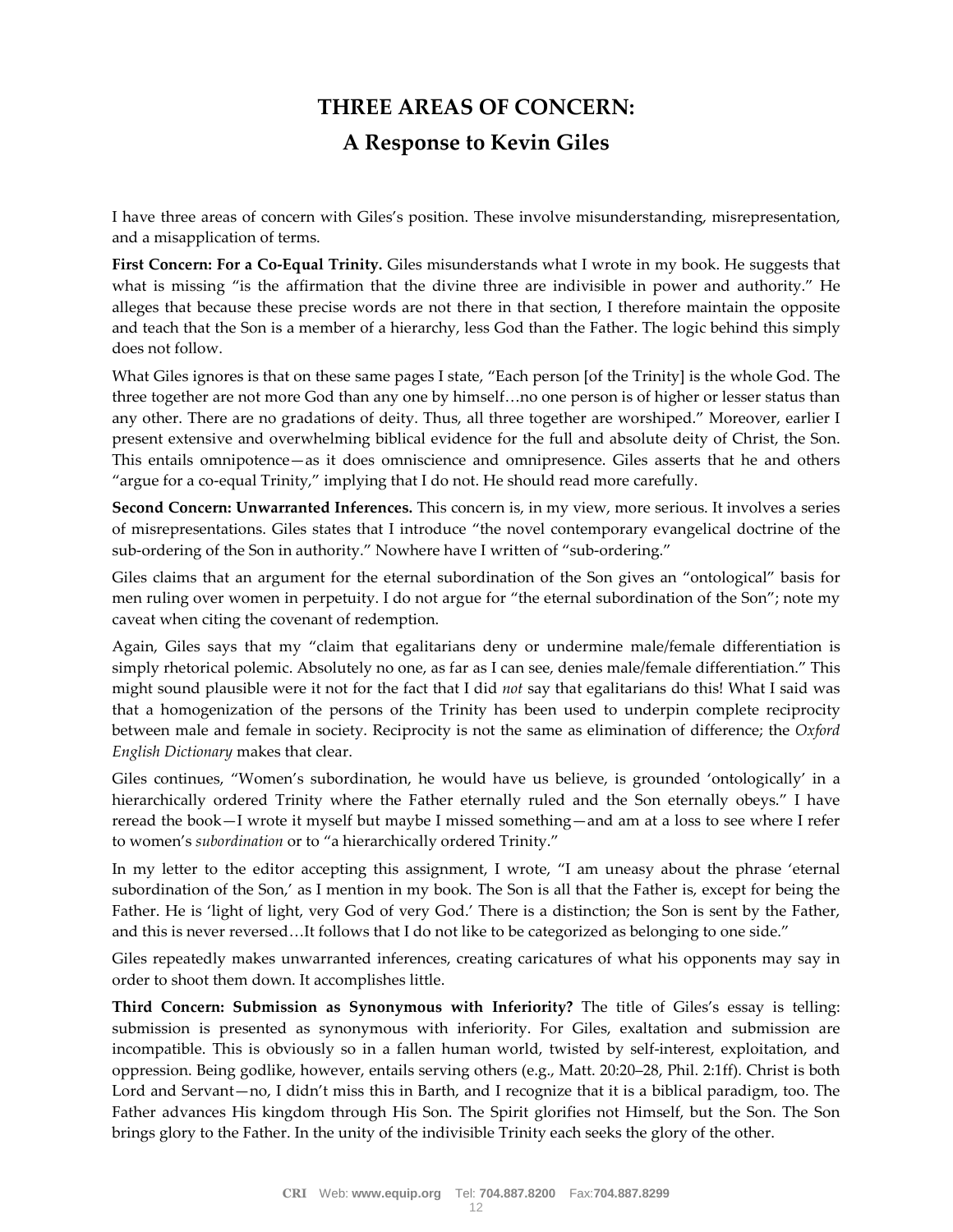Giles asks, "Has the 'women question' led theologically and politically conservative Protestants to deny the unqualified Lordship of Christ and thus undermine the doctrine of co-equality in the Trinity?" This astounding comment leaves me wondering whether to laugh or cry. As I have consistently preached, taught, and written, Christ is Lord totally, absolutely, unequivocally. The problem seems to be that Giles's understanding of who God is, and what Lordship is, differs from mine; for him these seem to be predicated preeminently on power. In reality, however, God exercises His sovereign omnipotence in love, in Bonaventure's terms, in "self-diffusive goodness."

**This God Is Love.** In Islam, Allah is sheer power—his devotees submit. In glorious contrast, the holy Trinity is an indivisible union of three Persons, in eternal love and goodness. The triune God, in His determination to create, His sovereign providence, and His immeasurable grace, has planned that we humans, united to Christ our head, will share in the administration of the renewed and completed cosmos. This purpose He implements omnipotently, but in omnipotence expressive of His overflowing, self-diffusive goodness and love. This God is personal. This God is love; the three seek the interests of one another in indivisible union.

For our part, the Father is transforming us by the Spirit into the image of Christ (Rom. 8:29); this entails our seeking the good of others, submitting to one another in Christ. It mirrors what God is like and particularly the Son's attitude in eternity in determining to embark on His mediatorial task (Phil. 2:5–7, Heb. 5:1ff). This is far from inferiority or subordination. The Son's loving fulfillment of the Father's will, His outpouring of self in coming not to be served, but to serve, is not a temporary act that tells us nothing of eternal realities; rather, it expresses who the Son is eternally.

*—Robert Letham*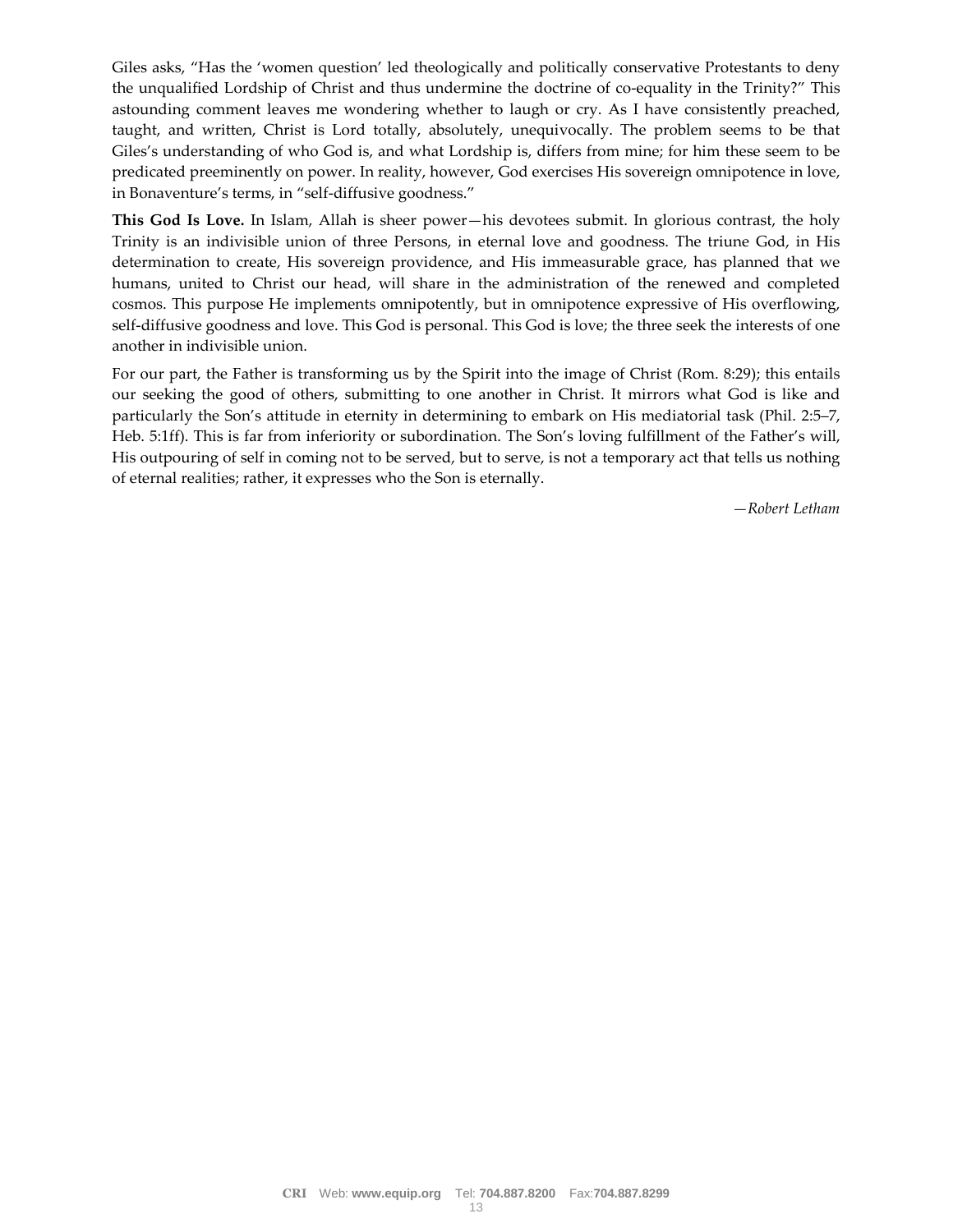# **ONE MATTER OF DISAGREEMENT: A Response to Robert Letham**

Letham generously accepts that on five cardinal points in the doctrine of the Trinity we are in complete agreement. We disagree absolutely on only one matter—the one that has divided the Church over the centuries more than any other—whether or not the Son is in some way eternally set under the Father.<sup>1</sup> In the past thirty years a large number of conservative evangelicals have endorsed this idea, arguing for "the eternal subordination of the Son." Letham also sets the Son under the Father but prefers to speak of the "submission of the Son eternally" and of the eternal obedience of the Son. True, a difference in wording can be seen, but a difference in content escapes me. Those who teach explicitly the "eternal subordination of the Son" quote Letham as a supporter of their position.

I reject the idea that the Son of God must always obey the Father, primarily because I find no biblical support in favor and much in opposition of it. I note that in his essay Letham not once appeals to Scripture to substantiate this teaching. I have outlined in the positive presentation of my position the biblical teaching that the Son is subordinate, submissive, and obedient to the Father by His own choice *temporally* in the incarnation, and yet coequal with the Father in majesty, power, and authority *eternally* as God. Nowhere is the biblical teaching more explicit than in the confession that "Jesus is Lord." If the Father and the Son (and the Spirit) are each "the Lord," then one does not always obey another.

I also reject this teaching, no matter how it is worded, because I find not one line in support in any of the creeds or confessions—and Letham, it is to be noted, does not quote them in support. He cannot because they speak against it. What is more, not one word can be found to support this doctrine in Athanasius, the Cappadocian Fathers, Augustine, Aquinas, Calvin, or T. F. Torrance, possibly the most important orthodox theologians on the Trinity. With one voice they oppose any suggestion that the Son is set under the Father in being or authority, or eternally obedient to Him.

My assertion is falsifiable. Letham simply has to come forward with a passage from one of these great theologians speaking of the eternal submission and obedience of the Son to prove me wrong. If John Owen taught the eternal submission and obedience of the Son, this does not prove that it is orthodoxy: it indicates that in this bleak time for the doctrine of the Trinity, Owen got it wrong.

**Arian Controversy.** In his section on Reformed theology and the covenant of redemption, Letham states, "Those who claim that talk of the Son's submission to the Father in eternity mainly has erupted as a reaction to feminism show a lack of historical awareness." On this he is half right and half wrong. An awareness of history shows that the way conservative evangelicals have formulated and worded their post-1970s doctrine of the eternal subordination/submission of the Son is entirely novel, and so is their claim that women must obey the men set over them because the Son always must obey the Father. An awareness of history, however, also shows that the idea that the Son is eternally subordinated, and/or submissive, and/or obedient to the Father has a very long history. Here I agree with Letham. In almost every century one or more theologians have promulgated this idea. It is called Arianism, or more generally, subordinationism.

That Arius ontologically subordinated the Son to the Father is well known. What is less well known and less adequately recognized is that he and all the other so-called fourth century Arians also set Him eternally under the Father's authority, depicting Him as *obedient* to the Father. Richard Hanson, in his monumental study of Arianism, says that the Arians consistently taught that the Son "does the Father's will and exhibits *obedience and subordination* to the Father, and adores and praises the Father, *not only in his earthly ministry but in Heaven*" 2 (emphasis added). In their important study, *Early Arianism*, historical theology scholars Robert Gregg and Dennis Groh actually make the eternal submission and obedience of the Son *the primary element* in Arian theology; the Son's ontological subordination, they argue, was simply a necessary logical outcome.<sup>3</sup> They assert, "At *the center* of Arian theology was a redeemer *obedient* to his Father's will"<sup>4</sup> (emphasis added).